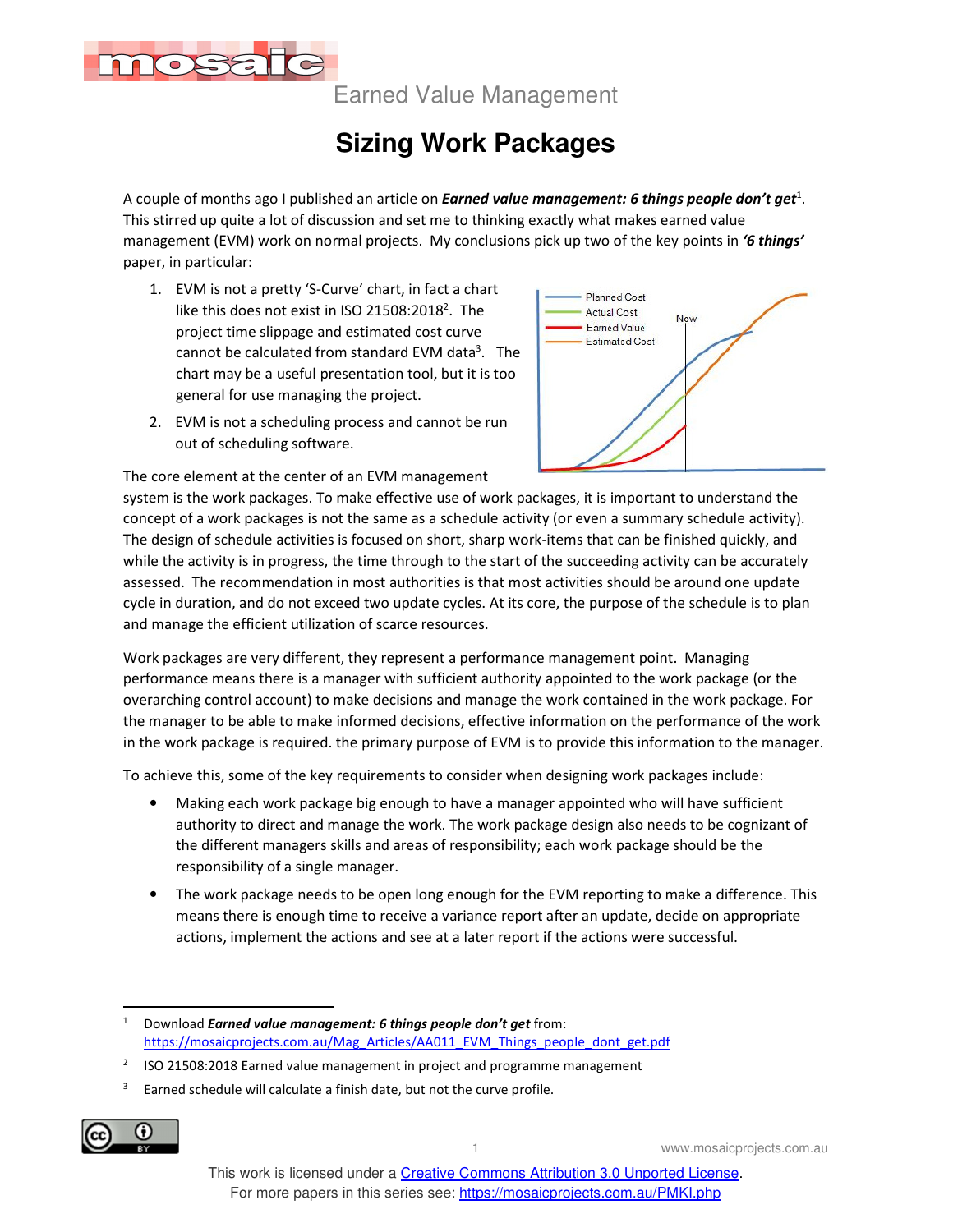

### EVM - Six things' people don't get!

Consequently, a typical work package needs to be sized to span 3 or 4 update cycles at least (which is diametrically opposite to schedule activity durations that need to be less than 2 update cycles).

- The work package needs to align with subcontract and trade items in the project cost system to make obtaining cost data relatively straightforward. An accrual process (pencil book) will still be needed for costs not recorded in the accounts as at month end, but the WBS and work packages need to be designed to avoid unnecessarily complex splitting of costs from a single line item, between different packages of a similar work type, that are in progress at the same time.
- The work package should also be represented by a summary activity in the schedule, with many activities under the work package, but the information derived from the schedule is quite different to the information derived from EVM; the two sets of information are complimentary, and both are needed for a complete picture.

The focus of EVM standards and books is mainly on major projects (\$1 Billion plus), with a strong bias towards defense projects. EVM was invented by the USA DoD, and defense projects world-wide are the primary users of the full suite of EVM capabilities and specialist EVM software tools.

However, to make effective use of EVM on a normal project does not need all of the 'bells and whistles' associated with EVM used on multi-\$ billion defense projects, or even all of those contained in ISO 21508. A simpler, robust and pragmatic process can gain much of the benefit for minimal effort.



#### **What does this look like in practice?**

The WBS and work packages below are based on a generic, and relatively simple new railway bridge, budget cost \$15 million with a 10-month timeframe – maybe something similar to the picture above but bigger.



2 www.mosaicprojects.com.au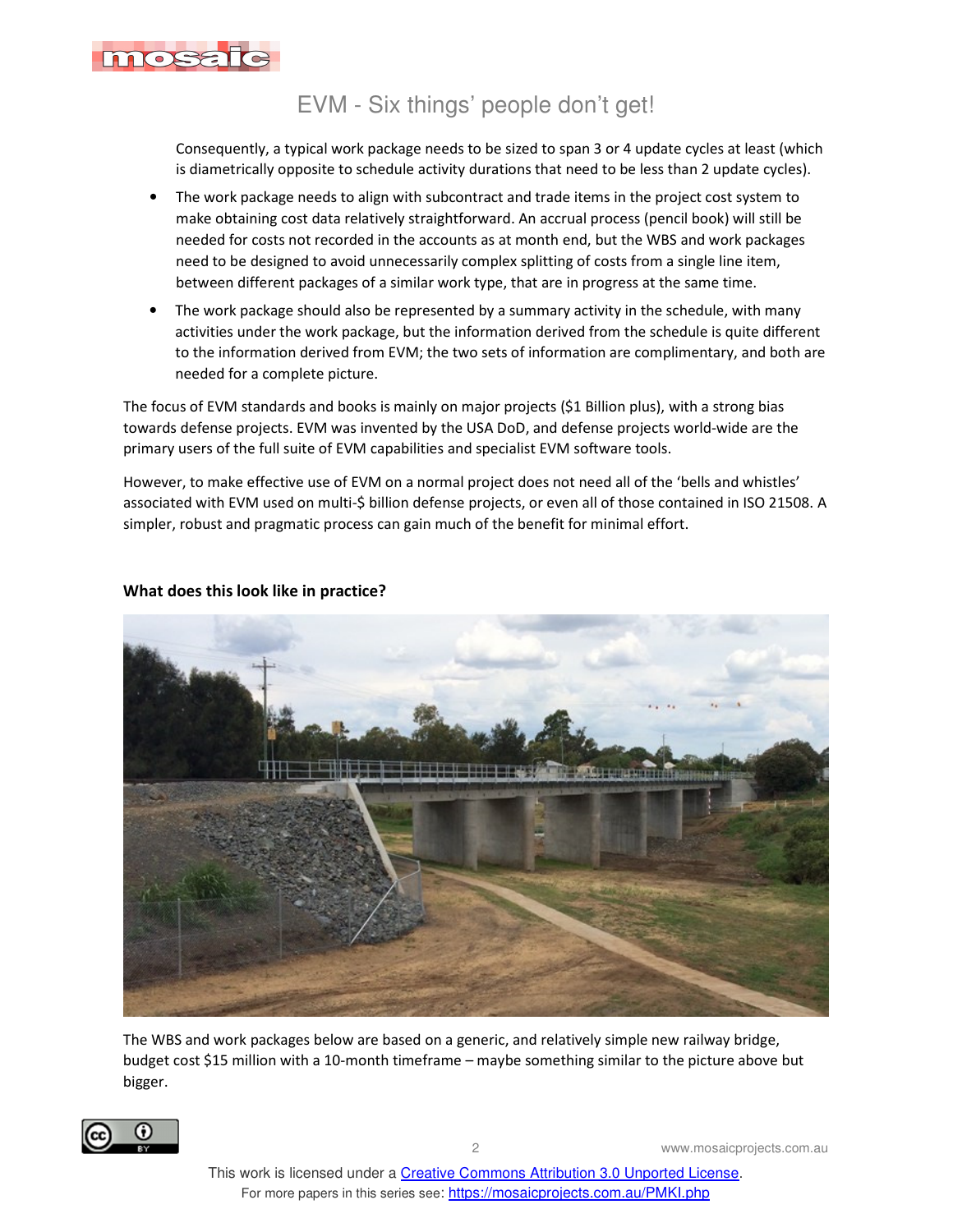

## EVM - Six things' people don't get!

Taking the pragmatic approach recommended in this paper, the WBS could look something like this:



#### **New Rail Bridge - WBS**

From the WBS, the general arrangement of the work packages in a block diagram would be:

New Rail Bridge - Work Packages



The various work packages would vary between around \$300,000 to \$4,000,000. The key element in this approach is grouping similar works into the one work package (aligned with the major subcontractors) and making the direct transfer of costs from the project accounts into the work package as simple as possible.

The budget for the project ready for the application of EVM would then look something like this<sup>4</sup>:

The ten work packages are of a sensible size, they are likely to align with both a typical management structure and the project cost system, and are capable of being rigorously assessed and controlled using standard EVM metrics. The next layer of detail is in the schedule and the project accounts, there is no value in duplicating this detail in an EVM system.

#### **C** Easy EVM Workbook **INCO**

### **Sample Rail Bridge EVM**

| WP#              | <b>WP Description</b>               |              | <b>Baseline Values</b> |                                     |  |
|------------------|-------------------------------------|--------------|------------------------|-------------------------------------|--|
|                  |                                     | <b>Start</b> | End                    | \$Budget                            |  |
|                  | Project totals =                    |              |                        | 15-Nov-21 15-Sep-22 \$15,000,000.00 |  |
| 1.1              | Project management and<br>overheads | 15-Nov-21    | 15-Sep-22              | \$850,000.00                        |  |
| 1.2 <sub>2</sub> | Site management and services        | 02-Jan-22    | 15-Sep-22              | \$600,000.00                        |  |
| $\overline{2}$   | Design & Approvals                  | 15-Nov-21    | 31-Jan-22              | \$1,550,000.00                      |  |
| 3.1              | Site set up                         | 02-Jan-22    | 31-Jan-22              | \$300,000.00                        |  |
| 3.2              | <b>Earth works</b>                  | 20-Jan-22    | 20-Mar-22              | \$1,500,000.00                      |  |
| 3.3 <sub>1</sub> | Manfr. & Install PC Bridge Deck     | 02-Jan-22    | 25-Jul-22              | \$3,900,000.00                      |  |
| 3.4              | Concrete piers & walls              | 01-Mar-22    | 30-May-22              | \$2,900,000.00                      |  |
| 3.5              | <b>Embankment works</b>             | 30-May-22    | 10-Jul-22              | \$1,200,000.00                      |  |
| $3.6^{\circ}$    | <b>Track works</b>                  | 26-Jul-22    | 30-Aug-22              | \$1,700,000.00                      |  |
| 3.7              | Clear Site & Make Good              | 30-Aug-22    | 15-Sep-22              | \$500,000.00                        |  |
|                  |                                     |              |                        |                                     |  |

4 This information can also be transcribed into an *Earned Schedule* worksheet to forecast completion: https://mosaicprojects.com.au/PMKI-SCH-040.php#Process2 .